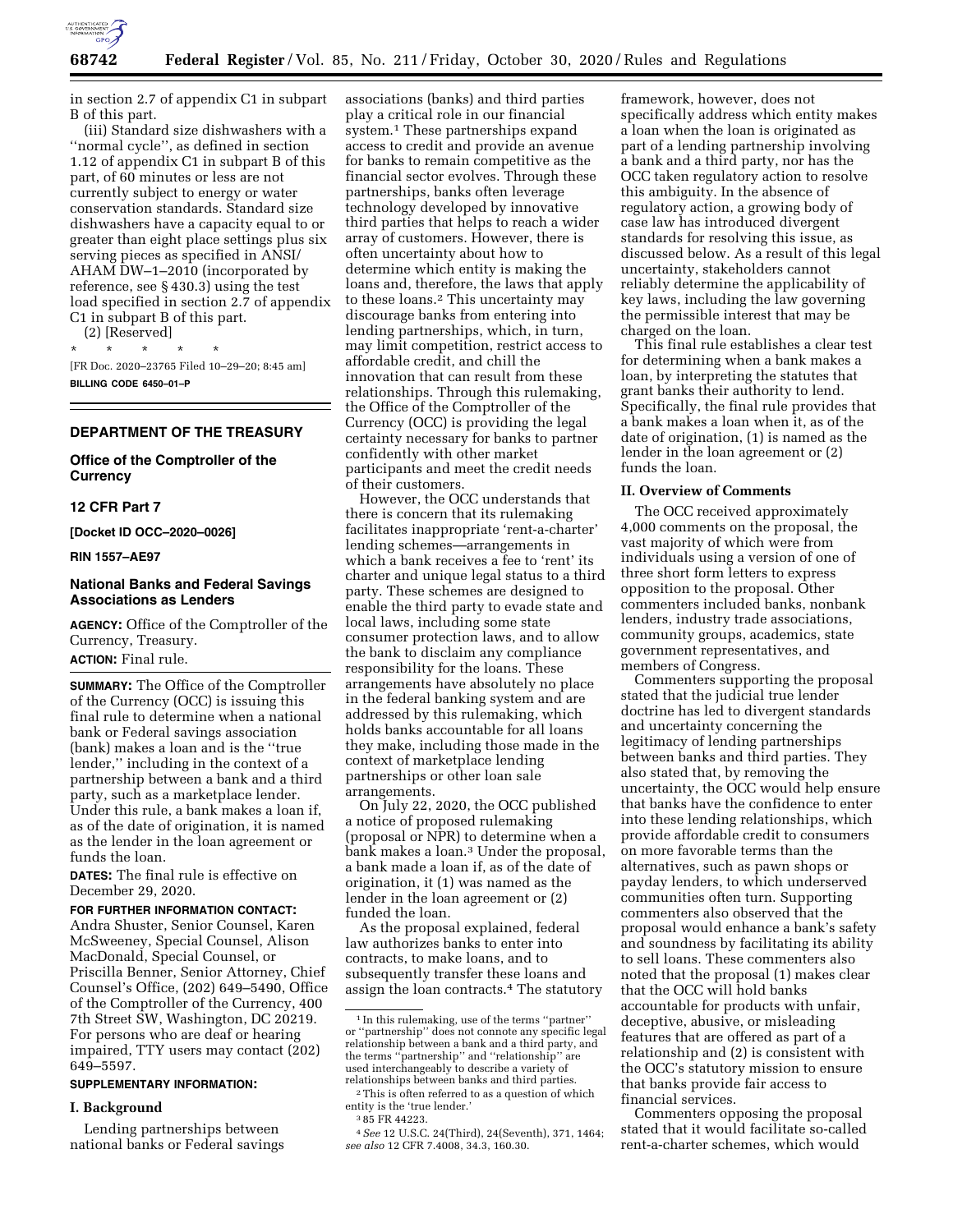result in increased predatory lending and disproportionately impact marginalized communities. Other opposing commenters stated that the proposal is an attempt by the OCC to improperly regulate nonbank lenders, a role they consider to be reserved exclusively to the states. Opposing commenters also asserted that the OCC did not have sufficient legal authority to issue the proposal and that the proposal violated the Administrative Procedure Act (APA) and 12 U.S.C. 25b.

Both supporting and opposing commenters recommended changes. These recommendations included (1) adopting a test that requires the true lender to have a predominant economic interest in the loan; (2) providing additional ''safe harbor'' requirements to enhance consumer protections (*e.g.,*  interest rate caps); (3) clarifying that certain traditional bank lending activities do not fall under the funding prong of the rule (*e.g.,* indirect auto lending and mortgage warehouse lending); (4) providing additional details on how the OCC would supervise these relationships; and (5) stating that the rule will not displace certain federal consumer protection laws and regulations.

The comments are addressed in greater detail below.

#### **III. Analysis**

As noted in the prior section, commenters raised a variety of issues for the OCC's consideration. These are discussed below.

## *A. OCC's Authority To Issue the Rule*

Some commenters argued the OCC lacks the legal authority to issue the rule because it would contravene the unambiguous meaning of 12 U.S.C. 85. These commenters believe that section 85 incorporates the common law of usury as of 1864, which they view as requiring courts to look to the substance rather than the form of a transaction. In a similar vein, commenters argued that section 85 incorporates all usury laws of a state, including its true lender jurisprudence. One commenter also argued that the proposal contradicts judicial and administrative precedent interpreting sections 85 and 86.

The OCC disagrees. The rule interprets statutes that authorize banks to lend—12 U.S.C. 24, 371, and 1464(c)—and clarifies how to determine when a bank exercises this lending authority. The OCC has clear authority to reasonably interpret these statutes,

which do not specifically address when a bank makes a loan.5

Banks do not obtain their lending authority from section 85 or 12 U.S.C. 1463(g). Nor are these statutes the authority the OCC is relying on to issue this rule. The proposal referenced sections 85 and 1463(g) in the regulatory text to ensure that interested parties understand the consequences of its interpretation of sections 24, 371, and  $1464(c)$ ,<sup>6</sup> including that this rulemaking operates together with the OCC's recently finalized '*Madden*-fix' rulemaking.7 When a bank makes a loan pursuant to the test established in this regulation, the bank may subsequently sell, assign, or otherwise transfer the loan without affecting the permissible interest term, which is determined by reference to state law.8

Other commenters questioned the OCC's authority on different grounds. Some asserted the OCC lacks authority to (1) exempt nonbanks from compliance with state law or (2) preempt state laws that determine whether a loan is made by a nonbank lender. One commenter also asserted that the proposal is an attempt by the OCC to interpret state law. A commenter further argued that the OCC's statutory interpretation is not reasonable, including because the proposal (1) would allow nonbanks to enjoy the benefits of federal preemption without submitting to any regulatory oversight and (2) violates the presumption against

6Although this rulemaking is not an interpretation of either section 85 or 1463(g), the OCC has clear authority to interpret these statutes, including as a basis for this rulemaking. *See Smiley*  v. *Citibank (S.D.), N.A.,* 517 U.S. 735 (1996) (*Smiley*) (deferring to the OCC's reasonable interpretation of section 85's ambiguity with respect to meaning of ''interest''). Section 1463(g) is interpreted *in pari materia* to section 85. *See Gavey Props./762* v. *First Fin. Sav. & Loan Ass'n,* 845 F.2d 519, 521 (5th Cir. 1988) (''Given the similarity of language, the conclusion is virtually compelled that Congress sought to provide federally insured credit institutions with the same 'most favored lender' status enjoyed by national banks.''); 61 FR 50951, 50968 (Sept. 30, 1996) (''OTS and its predecessor, the FHLBB, have long looked to the OCC regulation and other precedent interpreting the national bank most favored lender provision for guidance in interpreting [12 U.S.C. 1463(g)] and OTS's implementing regulation.''); OTS letter from Harris Weinstein, December 24, 1992, 1992 WL 12005275.

7*Permissible Interest on Loans That Are Sold, Assigned, or Otherwise Transferred,* 85 FR 33530 (June 2, 2020).

8 12 CFR 7.4001(e) and 160.110(d).

preemption, especially in an area of historical state police powers like consumer protection.

This rulemaking does not assert authority over nonbanks, preempt state laws applicable to nonbank lenders, or interpret state law. It interprets federal banking law and has *no* direct applicability to any nonbank entity or activity. Rather, in identifying the true lender, the rule pinpoints key elements of the statutory, regulatory, and supervisory framework applicable to the loan in question. As noted in the proposal, if a nonbank partner is the true lender, the relevant state (and not OCC) would regulate the lending activity, and the OCC would assess the bank's third-party risk management in connection with the relationship itself.

Furthermore, because commenters expressed concern that this rule would undermine state usury caps, it is also important to emphasize that sections 85 and 1463(g) provide a choice of law framework for determining which state's law applies to bank loans and, in this way, incorporate, rather than eliminate, state law. These statutes require that a bank refer to, and comply with, the usury cap established by the laws of the state where the bank is located. Thus, disparities between the usury caps applicable to particular bank loans result primarily from differences in the state laws that impose these caps, not from an interpretation that section 85 or 1463(g) preempt state law.

A commenter also asserted that the OCC's interpretation is not reasonable because it (1) does not solve the problem it claims to remedy, arguing that the proposal itself is unclear and requires banks to undertake a factspecific analysis and (2) departs from federal cases holding that state true lender law applies to lending relationships between banks and nonbanks.

The OCC believes that this rule provides a simple, bright-line test to determine when a bank has made a loan and, therefore, is the true lender in a lending relationship. The only required factual analysis is whether the bank is named as the lender or funds the loan. The OCC has evaluated various standards established by courts and has determined that a clear, predictable, and easily administrable test is preferable. This test will provide legal certainty, and the OCC's robust supervisory framework effectively targets predatory lending, achieving the same goal as a more complex true lender test.

Several commenters also asserted that the proposal contravenes 12 U.S.C. 1, which charges the OCC with ensuring that banks treat customers fairly. One

<sup>5</sup>*See Chevron U.S.A., Inc.* v. *Nat. Res. Def. Council, Inc.,* 467 U.S. 837, 843 (1984) (''[I]f the statute is silent or ambiguous with respect to the specific issue, the question for the court is whether the agency's answer is based on a permissible construction of the statute.''); *see also National Cable & Telecommunications Assoc., et al.,* v. *Brand X internet Services et al.,* 545 U.S. 967 (2005); *Gutierrez-Brizuela* v. *Lynch,* 834 F.3d 1142 (10th Cir. 2016).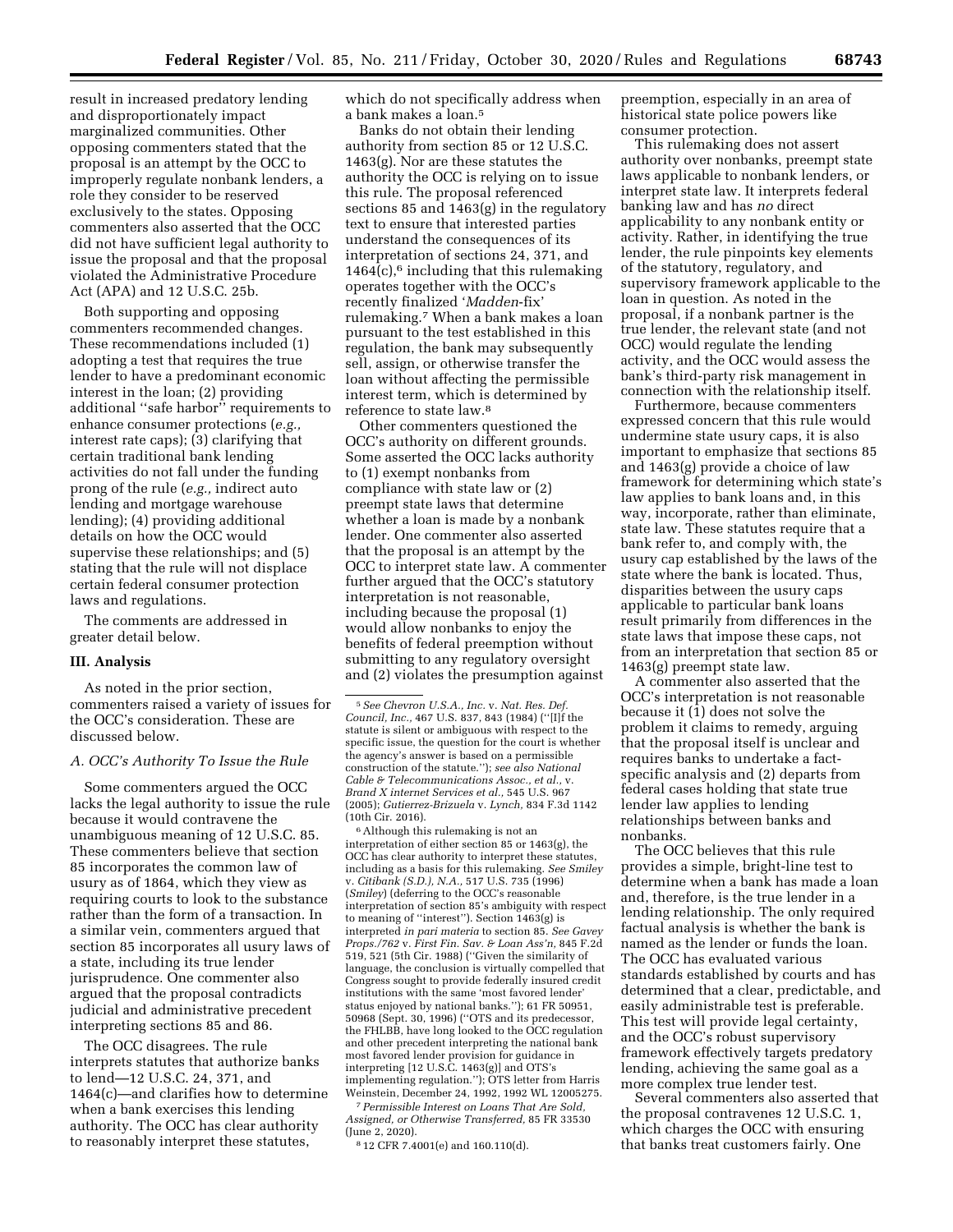commenter also argued that the proposal is inconsistent with the Community Reinvestment Act (CRA) because it encourages predatory lending. As the OCC explained in the proposal, the rule's purpose is to provide legal certainty to expand access to credit, a goal that is entirely consistent with the agency's statutory charge to ensure fair treatment of customers and banks' statutory obligation to serve the convenience and needs of their communities.

#### *B. 12 U.S.C. 25b*

Several commenters asserted that the agency should have complied with 12 U.S.C. 25b, which applies when the OCC issues a regulation or order that preempts a state consumer financial law. Some of these commenters argued that the proposal fails to meet the preemption standard articulated in *Barnett Bank of Marion County, N.A.* v. *Nelson, Florida Insurance Commissioner, et al.* (*Barnett*),9 as incorporated into section 25b. Commenters also argued that (1) section 25b(f) does not exempt the OCC's proposal from the requirements of section 25b because the rule is not limited to banks charging interest and (2) the proposal undermines or contravenes section 25b(h) because it extends preemptive treatment to subsidiaries, affiliates, and agents of banks.

The OCC disagrees: The requirements of section 25b are inapplicable to this rulemaking. Section 25b applies when the Comptroller determines, on a caseby-case basis, that a state consumer financial law is preempted pursuant to the standard for conflict preemption established by the Supreme Court in *Barnett, i.e.,* when the Comptroller makes a preemption determination.10 This rulemaking does not preempt a state consumer financial law but rather interprets a bank's federal authority to lend. Furthermore, commenters arguing that section 25b(f) (which addresses section 85) does not exempt this rulemaking from the procedures in section 25b and that sections 25b(b)(2), (e), and (h)(2) (which address bank subsidiaries, affiliates, and agents) preclude the agency from issuing this rule are mistaken; this rulemaking is not an interpretation of section 85, nor does

it address the applicability of state law to bank subsidiaries, affiliates, or agents.

## *C. Administrative Procedure Act*

Several commenters asserted that, for various reasons, the proposal is arbitrary and capricious and, therefore, in violation of the APA. Some commenters argued that the proposal lacks an evidentiary basis, either entirely or with respect to certain assertions, such as the existence of legal uncertainty. The OCC disagrees. The APA's arbitrary and capricious standard requires an agency to make rational and informed decisions based on the information before it <sup>11</sup> Furthermore, the standard does not require the OCC to develop or cite empirical or other data to support its rule or wait for problems to materialize before acting.<sup>12</sup> Instead, the OCC may rely on its expertise to address the problems that may arise.13

The OCC has decided to issue this rule to resolve the effects of legal uncertainty on banks and their thirdparty relationships. In this case, the OCC's views are informed by courts' divergent true lender tests and the resulting lack of predictability faced by stakeholders.14 While the OCC

12*Stilwell* v. *Office of Thrift Supervision,* 569 F.3d 514, 519 (D.C. Cir. 2009) (''The APA imposes no general obligation on agencies to produce empirical evidence. . . . Moreover, agencies can, of course, adopt prophylactic rules to prevent potential problems before they arise. . . . OTS based its proposal on its long experience of supervising mutual savings associations; its view found support in various comments submitted in response to the proposal.''); *Chamber of Commerce of U.S.* v. *SEC,* 412 F.3d 133, 142 (D.C. Cir. 2005) (holding that the SEC did not have to conduct an empirical study in support of its rulemaking where it based its decision on ''its own and its staff's experience, the many comments received, and other evidence, in addition to the limited and conflicting empirical evidence'').

13 *FCC* v. *WNCN Listeners Guild,* 450 U.S. 582, 595–96 (1981) (granting deference to the agency's ''forecast of the direction in which future public interest lies''); *U.S. Telecom Ass'n* v. *FCC,* 825 F.3d 674, 732 (D.C. Cir. 2016) (''[A]n agency's predictive judgments about areas that are within the agency's field of discretion and expertise are entitled to *particularly deferential* review, as long as they are reasonable.'' (emphasis in original) (quoting *EarthLink, Inc.* v. *FCC,* 462 F.3d 1, 12 (D.C. Cir. 2006)).

understands its rule may not resolve all legal uncertainty for every loan, this is not a prerequisite for the agency to take this narrowly tailored action.15 Taking these considerations into account, the OCC has made a rational and informed decision to issue this rule.

Commenters also argued that the OCC's actions violate the APA because the agency has not given notice of its intention to reverse an existing policy or provided the factual, legal, and policy reasons for doing so. Specifically, these commenters referenced the OCC's longstanding policy prohibiting banks from entering into rent-a-charter schemes. This rulemaking does not reverse the OCC's position. The OCC's longstanding and unwavering opposition to predatory lending, including but not limited to predatory lending as part of a third-party relationship, remains intact and strong.16 In fact, this rulemaking would solve the rent-a-charter issues raised and ensure that banks do not participate in those arrangements. As noted in the proposal, the OCC's statutes and regulations, enforceable guidelines, guidance, and enforcement authority provide robust and effective safeguards against predatory lending when a bank exercises its lending authority. This rule does not alter this framework but rather reinforces its importance by clarifying that it applies to every loan a bank makes and by providing a simple test to identify precisely when a bank has made a loan. If a bank fails to satisfy its compliance obligations, the OCC will not hesitate to use its enforcement authority consistent with its longstanding policy and practice.

Furthermore, the final rule does not change the OCC's expectation that all banks establish and maintain prudent credit underwriting practices and

15*See Taylor* v. *Fed. Aviation Admin.,* 895 F.3d 56, 68 (2018); *cf. Smiley,* 517 U.S. at 743 (stating ''that there was good reason for the Comptroller to promulgate the new regulation, in order to eliminate uncertainty and confusion'').

16Commenters also asserted that this rulemaking is inconsistent with OCC Interpretive Letter 1002 (May 13, 2004) (IL 1002), which specifically recognized the relationship between the entity that makes a loan and the applicable legal framework. While IL 1002 provides examples of how to determine which party makes a loan (*e.g.,* the party that funded the loan), it did not purport to establish a determinative true lender test. By establishing such a test, this rulemaking complements IL 1002 and does not represent a reversal of an agency position.

<sup>9</sup> 517 U.S. 25 (1996).

<sup>10</sup>Twelve U.S.C. 25b(b) also provides (1) a state consumer financial law is preempted if it has a discriminatory effect on national banks, in comparison with the effect of the law on a bank chartered by that state or (2) a state consumer financial law may be preempted by a provision of federal law other than title 62 of the Revised Statutes. *See* 12 U.S.C. 25b(b)(1)(A) and (b)(1)(C), respectively.

<sup>11</sup>*Ass'n of Private Colls. & Univs.* v. *Duncan,* 870 F. Supp. 2d 133, 154 (D.D.C. 2012); *see Motor Vehicle Mfrs. Ass'n of U.S., Inc.* v. *State Farm Mut. Auto. Ins. Co.,* 463 U.S. 29, 52 (1983) (''The agency must explain the evidence which is available, and must offer a 'rational connection between the facts found and the choice made.' '' (quoting *Burlington Truck Lines, Inc.* v. *United States,* 371 U.S. 156, 168 (1962))).

<sup>14</sup>As explained in the proposal, in some cases, the court has concluded that the form of the transaction alone resolves this issue. In other cases, the courts have applied fact-intensive balancing tests, in which they have considered a multitude of factors. However, no factor is dispositive, nor are the factors assessed based on any predictable, bright-line standard. Even when nominally engaged

in the same analysis—determining which entity has the ''predominant economic interest'' in the transaction—courts do not necessarily consider all of the same factors or give each factor the same weight. *See* 85 FR at 44224, n.8–15 and accompanying discussion. The comments the agency received from industry representatives further evidence this uncertainty.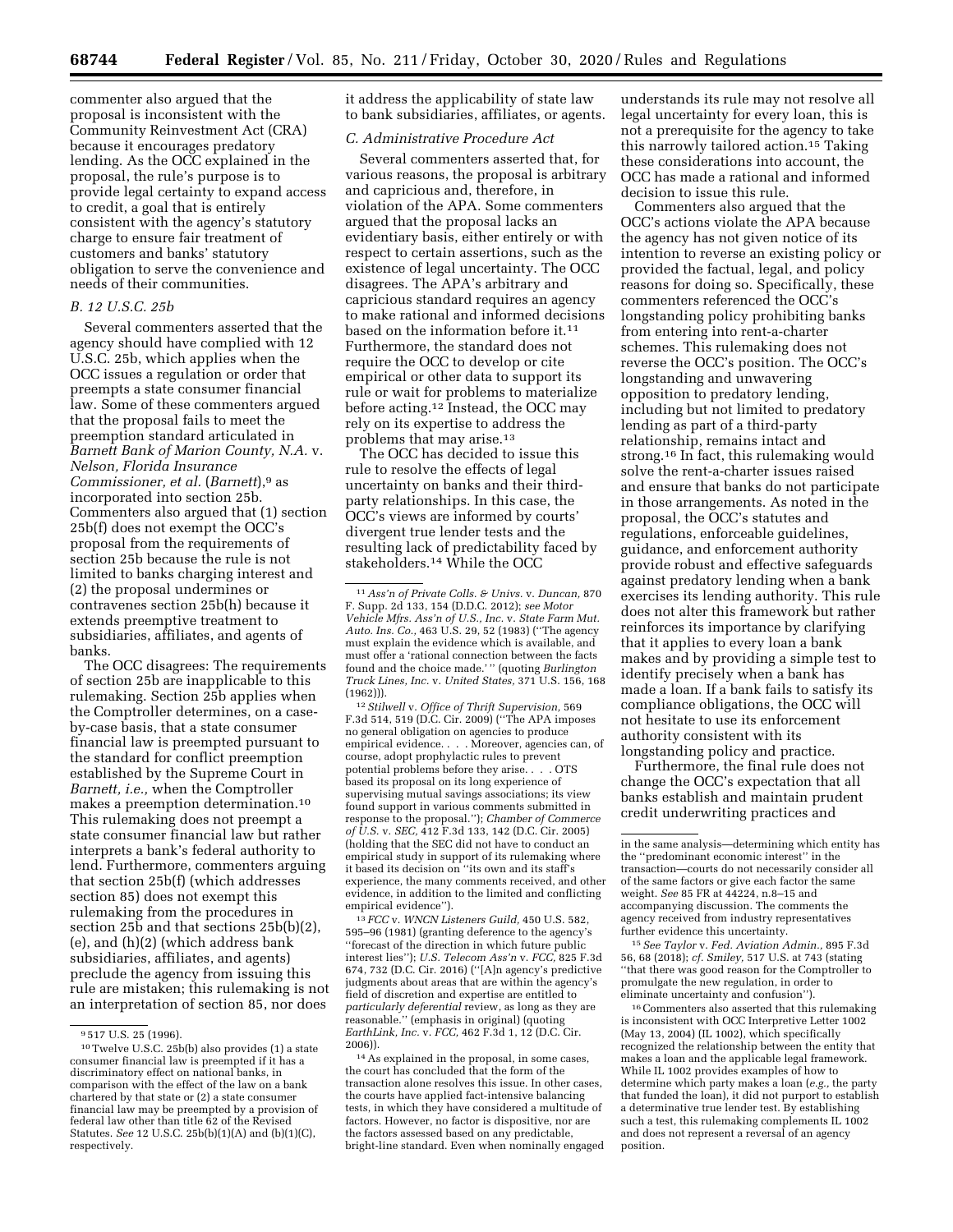comply with applicable law, even when they partner with third parties. These expectations were in place before the OCC issued its proposal and will remain in place after the final rule takes effect. For these reasons, the final rule does not represent a change in OCC policy.

## *D. Comments on the Proposed Regulatory Text*

As noted previously, the OCC's proposed regulatory text set out a test for determining when a bank has made a loan for purposes of 12 U.S.C. 24, 85, 371, 1463(g), and 1464(c). Under this test, a bank made a loan if, as of the date of origination, it was named as the lender in the loan agreement or funded the loan.

Some commenters supported the rule without change, stating that the proposal provided the clarity needed to determine which entity is the true lender in a lending relationship. Other commenters supported the proposal as a general matter but suggested specific changes, including clarifying that the funding prong does not include certain lending or financing arrangements such as warehouse lending, indirect auto lending (through bank purchases of retail installment contracts (RICs)), loan syndication, and other structured finance.

These commenters are correct that the funding prong of the proposal generally does not include these types of arrangements: They do not involve a bank funding a loan at the time of origination. For example, when a bank purchases a RIC from an auto dealer, as is often the case with indirect auto lending, the bank does not ''fund'' the loan.17 When a bank provides a warehouse loan to a third party that subsequently draws on that warehouse loan to lend to other borrowers, the bank is not funding the loans to these other borrowers. In contrast, and as noted in the proposal, the bank is the true lender in a table funding arrangement when the bank funds the loan at origination.<sup>18</sup>

Another commenter recommended that the OCC consider the ''safe harbor'' established in the recent settlement between the Colorado Attorney General and several financial institutions and fintech lenders.19 While we are aware of this settlement, the OCC believes that our approach achieves the goal of legal certainty while providing the necessary safeguards.

One commenter requested that the OCC expressly state in the final rule that the rulemaking is not intended to displace or alter other regulatory regimes, including those that address consumer protection. Another commenter requested that the OCC clarify how account information in true lender arrangements should be reported to consumer reporting agencies under the Fair Credit Reporting Act. As the preamble to the proposal noted, the OCC's rule does not affect the application of any federal consumer financial laws, including, but not limited to, the meaning of the terms (1) ''creditor'' in the Truth in Lending Act (15 U.S.C. 1601 *et seq.*) and Regulation Z (12 CFR part 1026) and (2) ''lender'' in Regulation X (12 CFR part 1024), which implements the Real Estate Settlement Procedures Act of 1974 (12 U.S.C. 2601 *et seq.*). Similarly, the OCC's rule does not affect the applicability of the Home Mortgage Disclosure Act (12 U.S.C. 2801 *et seq.*), the Equal Credit Opportunity Act (15 U.S.C. 1691 *et seq.*), the Fair Credit Reporting Act (15 U.S.C. 1681 *et seq.*), or their implementing regulations (Regulation C (12 CFR part 1003), Regulation B (12 CFR part 1002), and Regulation V (12 CFR part 1022)), respectively. The OCC recommends that commenters direct questions regarding these statutes and regulations to the Consumer Financial Protection Bureau.

Some commenters stated that the two prongs in the proposal's test would produce contradictory and absurd results. For example, several commenters noted that, under the proposal, two banks could be the true lender (*e.g.,* at origination, one bank is named as the lender on the loan agreement and another bank funds the loan). In response to this comment, we have amended the regulatory text to provide that where one bank is named as the lender in the loan agreement and another bank funds the loan, the bank named as the lender in the loan agreement makes the loan. This approach will provide additional clarity and allow stakeholders, including borrowers, to easily identify the bank that makes the loan. Otherwise, the OCC adopts the regulatory text as proposed.

## *E. Rent-a-Charter Concerns; Supervisory Expectations*

The OCC received multiple comments expressing concern that the proposal would facilitate rent-a-charter relationships and thereby enable nonbank lenders to engage in predatory or otherwise abusive lending practices. These commenters noted that nonbanks are generally not subject to the type of prudential supervision that applies to banks and that usury caps are the most effective method to curb predatory lending by nonbanks. They argued that the OCC's rule would effectively nullify these caps and facilitate the expansion of predatory lending.

As explained above, in a rent-acharter arrangement, a lender receives a fee to rent out its charter and unique legal status to originate loans on behalf of a third party, enabling the third party to evade state and local laws, such as usury caps and other consumer protection laws. At the same time, the lender disclaims any responsibility for these loans. As a result of these arrangements, consumers can find themselves in debt to an unscrupulous nonbank lender that is subject to very little or no prudential supervision on a loan at an interest rate grossly in excess of the state usury cap.

The OCC agrees that rent-a-charter schemes have no place in the federal financial system but disagrees that this rule facilitates such schemes. As noted above, instead, this proposal would help solve the problem by (1) providing a clear and simple test for determining when a bank makes a loan and (2) emphasizing the robust supervisory framework that applies to *any* loan made by a bank and to all third-party relationships to which banks are a party. As noted above, if a bank fails to satisfy its obligations under this supervisory framework, the OCC will use all the tools at its disposal, including its enforcement authority.20

Although the proposal discussed this supervisory framework in detail, it bears repeating because of its importance to

<sup>17</sup>Two commenters requested that the OCC clarify that references to a ''loan'' apply solely to finance arrangements that involve a loan of *money,*  such as have been the subject of the bank-nonbank partnership arrangements prompting the proposal, and not to time price sales entered into by retail sellers regulated under applicable state sales finance laws (*e.g.,* RICs). We agree—the rule is intended to apply to loans of money by banks and not to retail sales of goods under RICs.

<sup>18</sup>Although the OCC is confident that its rule provides a clear and simple test for determining who is the true lender, the agency recognizes that, on occasion, there may be additional circumstances in which its application is unclear. In these circumstances, banks with questions should contact the OCC.

<sup>19</sup>Assurance of Discontinuance, *In re Avant of Colorado, LLC and Marlette Funding, LLC* (Aug. 7, 2020), *available at [https://coag.gov/app/uploads/](https://coag.gov/app/uploads/2020/08/Avant-Marlette-Colorado-Fully-Executed-AOD.pdf) [2020/08/Avant-Marlette-Colorado-Fully-Executed-](https://coag.gov/app/uploads/2020/08/Avant-Marlette-Colorado-Fully-Executed-AOD.pdf)[AOD.pdf.](https://coag.gov/app/uploads/2020/08/Avant-Marlette-Colorado-Fully-Executed-AOD.pdf)* 

<sup>20</sup> Depending on the structure of the bank and the activities it conducts, other regulators may have oversight roles as well. For example, the Consumer Financial Protection Bureau has exclusive supervisory authority and primary enforcement authority for federal consumer financial laws for banks that are insured depository institutions and have assets greater than \$10 billion. *See* 12 U.S.C. 5515. The OCC generally has exclusive supervisory and enforcement authority for banks with assets of \$10 billion or less. *See* 12 U.S.C. 5516, 5581(c)(1)(B).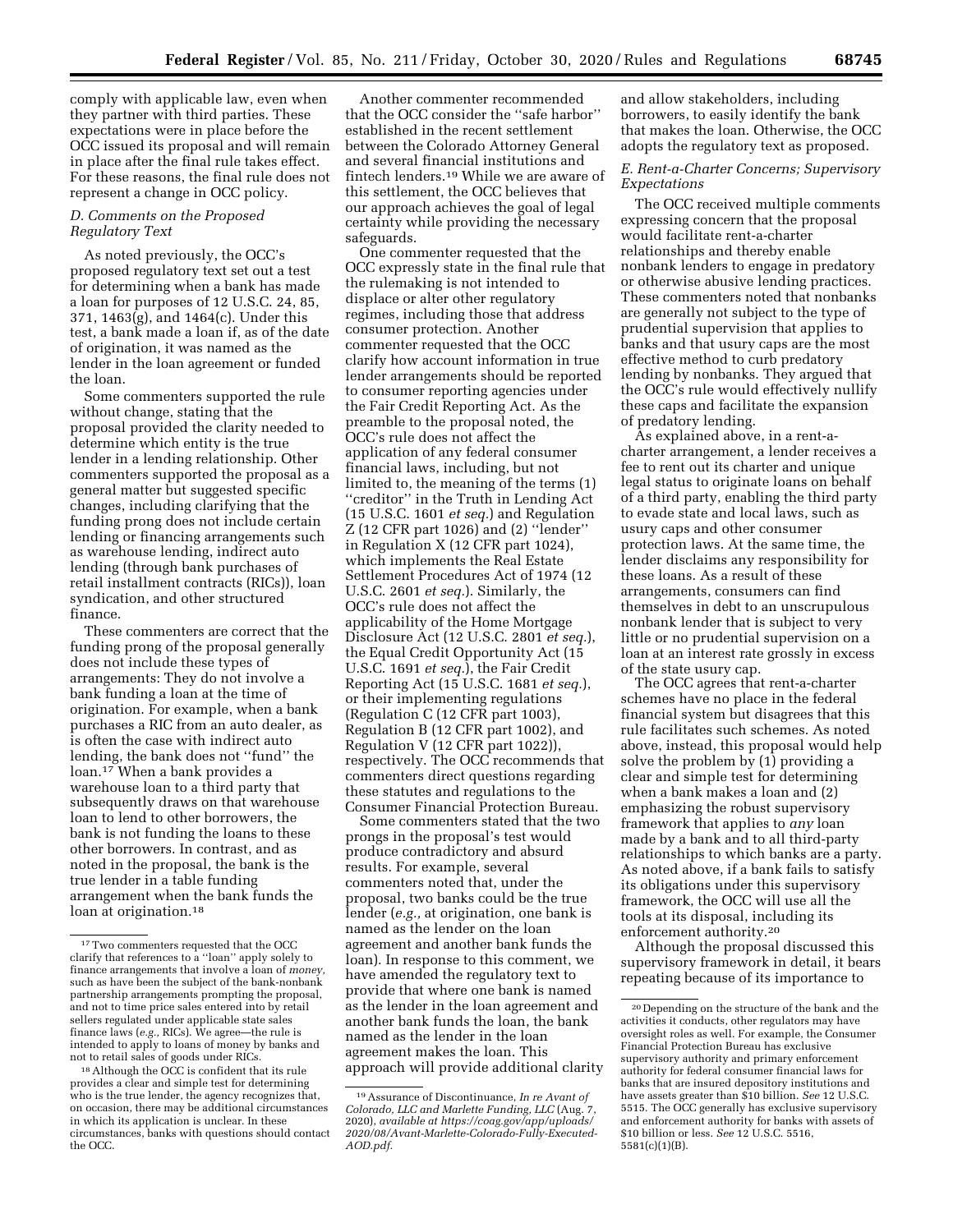this rulemaking. Every bank is responsible for establishing and maintaining prudent credit underwriting practices that: (1) Are commensurate with the types of loans the bank will make and consider the terms and conditions under which they will be made; (2) consider the nature of the markets in which the loans will be made; (3) provide for consideration, prior to credit commitment, of the borrower's overall financial condition and resources, the financial responsibility of any guarantor, the nature and value of any underlying collateral, and the borrower's character and willingness to repay as agreed; (4) establish a system of independent, ongoing credit review and appropriate communication to management and to the board of directors; (5) take adequate account of concentration of credit risk; and (6) are appropriate to the size of the institution and the nature and scope of its activities.21 Moreover, every bank is expected to have loan documentation practices that: (1) Enable the institution to make an informed lending decision and assess risk, as necessary, on an ongoing basis; (2) identify the purpose of a loan and the source of repayment and assess the ability of the borrower to repay the indebtedness in a timely manner; (3) ensure that any claim against a borrower is legally enforceable; (4) demonstrate appropriate administration and monitoring of a loan; and (5) take account of the size and complexity of a loan.22 Every bank should also have appropriate internal controls and information systems to assess and manage the risks associated with its lending activities, including those that provide for monitoring adherence to established policies and compliance with applicable laws and regulations, as well as internal audit systems.23

In addition, a bank's lending must comply with all applicable laws and regulations, including federal consumer protection laws. For example, section 5 of the Federal Trade Commission Act (FTC Act) provides that ''unfair or deceptive acts or practices in or affecting commerce'' are unlawful.24

The Dodd-Frank Wall Street Reform and Consumer Protection Act also prohibits unfair, deceptive, or ''abusive'' acts or practices.25 The OCC has taken a number of public enforcement actions against banks for violating section 5 of the FTC Act and will continue to exercise its enforcement authority to address unlawful actions.26

Banks also are subject to federal fair lending laws and may not engage in unlawful discrimination, such as ''steering'' a borrower to a higher cost loan on the basis of the borrower's race, national origin, age, or gender. If a bank engages in any unlawful discriminatory practices, the OCC will take appropriate action under the federal fair lending laws.27 Further, under the CRA regulations, CRA-related lending practices that violate federal fair lending laws, the FTC Act, or Home Ownership and Equity Protection Act, or that evidence other discriminatory or illegal credit practices, can adversely affect a bank's CRA performance rating.28

The OCC has also taken significant steps to eliminate predatory, unfair, or deceptive practices in the federal banking system, recognizing that ''[s]uch practices are inconsistent with important national objectives, including the goals of fair access to credit, community development, and stable homeownership by the broadest spectrum of America.'' 29 To address these concerns, the OCC requires banks engaged in lending to take into account the borrower's ability to repay the loan according to its terms.30 In the OCC's experience, ''a departure from fundamental principles of loan underwriting generally forms the basis of abusive lending: Lending without a determination that a borrower can

25Public Law 111–203, tit. X, sections 1031 and 1036, 124 Stat. 2005, 2010 (*codified at* 12 U.S.C. 5531 and 5536). The OCC recently issued a new booklet of the *Comptroller's Handbook* to provide guidance to examiners about the risks of banks and third parties engaging in lending, marketing, or other practices that may constitute unfair or deceptive acts or practices or unfair, deceptive, or abusive acts or practices. *See Comptroller's Handbook,* ''Consumer Compliance, Unfair or Deceptive Acts or Practices and Unfair, Deceptive, or Abusive Acts or Practices'' (June 2020).

26*See* 12 U.S.C. 1818(b).

27*See* 15 U.S.C. 1691; 42 U.S.C. 3601 *et seq.* As noted above, *supra* note 20, other regulators may have oversight roles as well and can be expected to take appropriate enforcement action to address unlawful action within their jurisdiction.

28*See* 12 CFR 25.17; 12 CFR part 25, appendix C, 12 CFR 25.28(c).

30*See,* 12 CFR 7.4008(b), 34.3(b), part 30, appendix A, II.C.2 and II.D.3.

reasonably be expected to repay the loan from resources other than the collateral securing the loan, and relying instead on the foreclosure value of the borrower's collateral to recover principal, interest, and fees.'' 31

Additionally, the OCC has cautioned banks about lending activities that may be considered predatory, unfair, or deceptive, noting that many such lending practices are unlawful under existing federal laws and regulations or otherwise present significant safety, soundness, or other risks. These practices include those that target prospective borrowers who cannot afford credit on the terms being offered, provide inadequate disclosures of the true costs and risks of transactions, involve loans with high fees and frequent renewals, or constitute loan ''flipping'' (frequent re-financings that result in little or no economic benefit to the borrower that are undertaken with the primary or sole objective of generating additional fees).32 Policies and procedures should also be designed to ensure clear and transparent disclosure of the terms of the loan, including relative costs, risks, and benefits of the loan transaction, which helps to mitigate the risk that a transaction could be unfair or deceptive. The NPR also highlighted specific questions that the OCC evaluates as part of its robust supervision of banks' lending relationships.33

In addition to this framework targeted at banks' lending activities, the OCC has issued comprehensive guidance on third-party risk management.34 These standards apply to any relationship between a bank and a third party, including lending relationships, regardless of which entity is the true lender. Pursuant to this guidance, the OCC expects banks to institute appropriate safeguards to manage the risks associated with their third-party relationships.

Under the final rule, this robust supervisory framework will continue to apply to banks that are the true lender in a lending relationship with a third party. Rather than allowing banks to enter into rent-a-charter schemes, the final rule will ensure that banks understand that the OCC will continue

<sup>21</sup> 12 CFR part 30, appendix A, II.D; *see* 12 CFR part 34, appendix A to subpart D.

<sup>22</sup> 12 CFR part 30, appendix A, II.C.

<sup>23</sup> 12 CFR part 30, appendix A, II.A and II.B.

<sup>24</sup> 15 U.S.C. 45; *see also* 12 CFR 7.4008(c), 34.3(c), part 30, appendix C. Further, OCC guidance directly addresses unfair or deceptive acts or practices with respect to banks. *See* OCC Advisory Letter 2002–3, ''Guidance on Unfair or Deceptive Acts or Practices'' (Mar. 22, 2002); OCC Advisory Letter 2003–2, ''Guidelines for National Banks to Guard Against Predatory and Abusive Lending Practices'' (Feb. 21, 2003); OCC Advisory Letter 2003–3, ''Avoiding Predatory and Abusive Lending

Practices in Brokered and Purchased Loans'' (Feb. 21, 2003); and OCC Bulletin 2014–37, ''Risk Management Guidance: Consumer Debt Sales'' (Aug. 4, 2014).

<sup>29</sup>OCC Advisory Letter 2003–2.

<sup>31</sup>OCC Advisory Letter 2003–2, at 3.

<sup>32</sup>*See* OCC Advisory Letter 2000–7, ''Abusive Lending Practices'' (July 25, 2000); OCC Advisory Letter 2000–10, ''Payday Lending'' (Nov. 27, 2000); OCC Advisory Letter 2003–2; OCC Advisory Letter 2003–3; and OCC Bulletin 2014–37.

<sup>33</sup>*See* 85 FR at 44227.

<sup>34</sup>*See, e.g.,* OCC Bulletin 2013–29, ''Third-Party Relationships: Risk Management Guidance'' (Oct. 30, 2013); OCC Bulletin 2020–10, ''Third-Party Relationships: Frequently Asked Questions to Supplement OCC Bulletin 2013–29'' (Mar. 5, 2020).